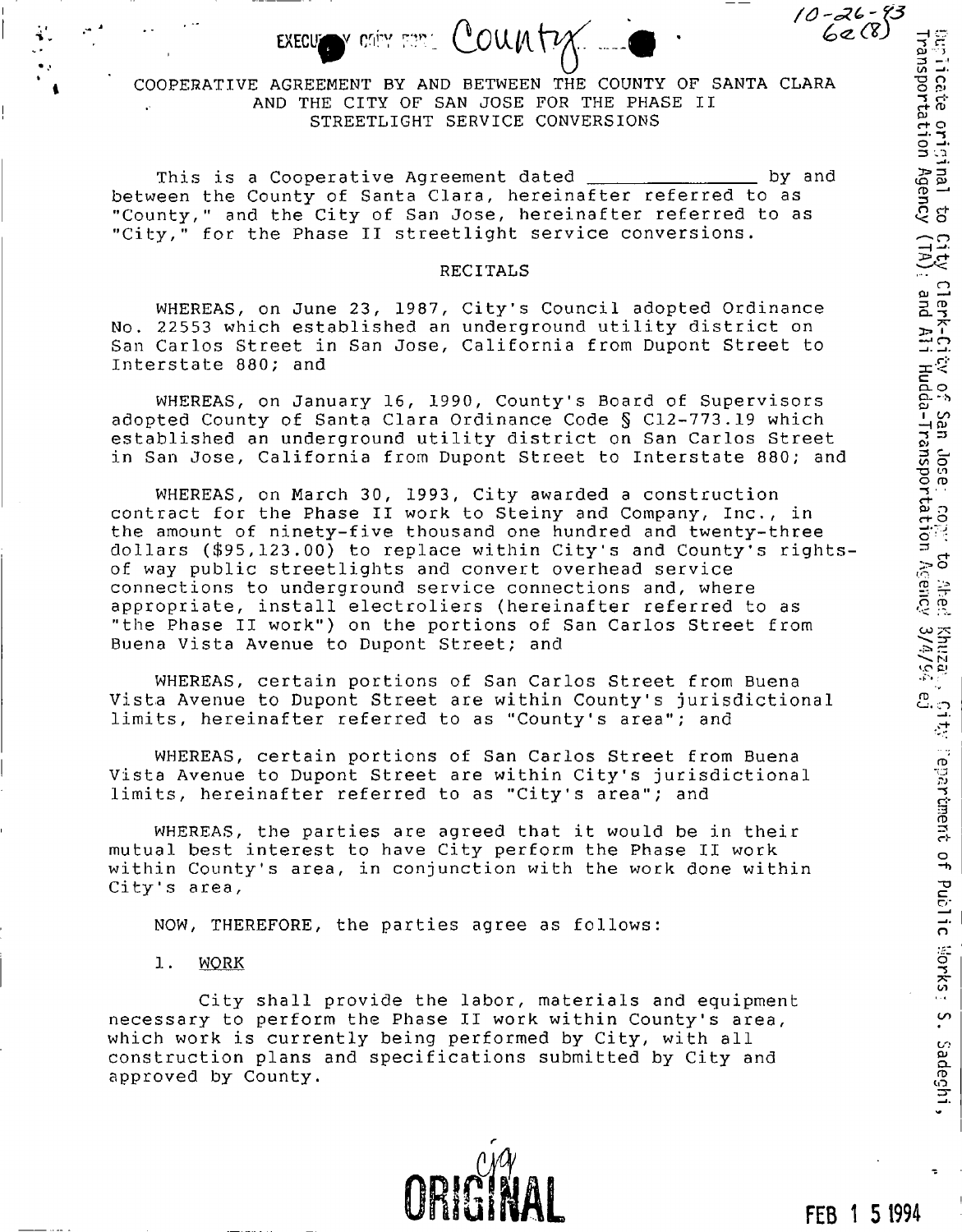#### 2. .COMPENSATION

County shall reimburse City for the cost of all of the Phase II work performed within County's area, not including any administrative expenses and costs, up to a maximum of twentysix thousand six hundred and eighty-six dollars (\$26,686.00). Upon completion of the Phase II work, City shall provide County with an accounting of the costs owing by County. Upon approval of this accounting by County, the required reimbursement shall be delivered to City within thirty (30) days.

#### 3. MAINTENANCE AND OPERATION

At no cost to County, City shall maintain the electroliers and all associated hardware within County's area, including, but not limited to, the poles, luminaires, conductors and pull boxes. County shall be responsible for the cost of the electricity used to energize the luminaires within County's area.

#### 4. TERM

This Cooperative Agreement shall commence on the date that it is fully executed and shall expire thirty (30) days after City receives its final payment from County, except as otherwise provided in this agreement.

#### 5. RECORDS AND ACCOUNTS

City shall maintain an accurate record or accounting of all of the costs expended in the performance of the Phase II work, and shall make such record or accounting available to County or its designated representatives.

### 6. INDEMNIFICATION

(a) It is understood that neither County, or any officer or employee thereof, shall be responsible for any damage or liability occurring by reason of anything done or omitted to be done by City under or in connection with any work, authority or jurisdiction delegated to City under this Cooperative Agreement. It is also understood that, pursuant to Government Code § 895.4, City shall indemnify and hold County harmless from any liability imposed for injury (as defined by Government Code § 810.8) occurring by reason of anything done or omitted to be done by City under this Cooperative Agreement.

(b) It is understood that neither City, or any officer or employee thereof, shall be responsible for any damage or liability occurring by reason of anything done or omitted to be done by County, or by the contractor awarded the contract for the Phase II work, under or in connection with any work, authority or jurisdiction delegated to County under this Cooperative Agreement. It is also understood that, pursuant to Government Code § 895.4, County shall indemnify and hold City harmless from any liability imposed for injury (as defined by Government Code § 810.8) occurring by reason of anything done or omitted to be done by County under this Cooperative Agreement.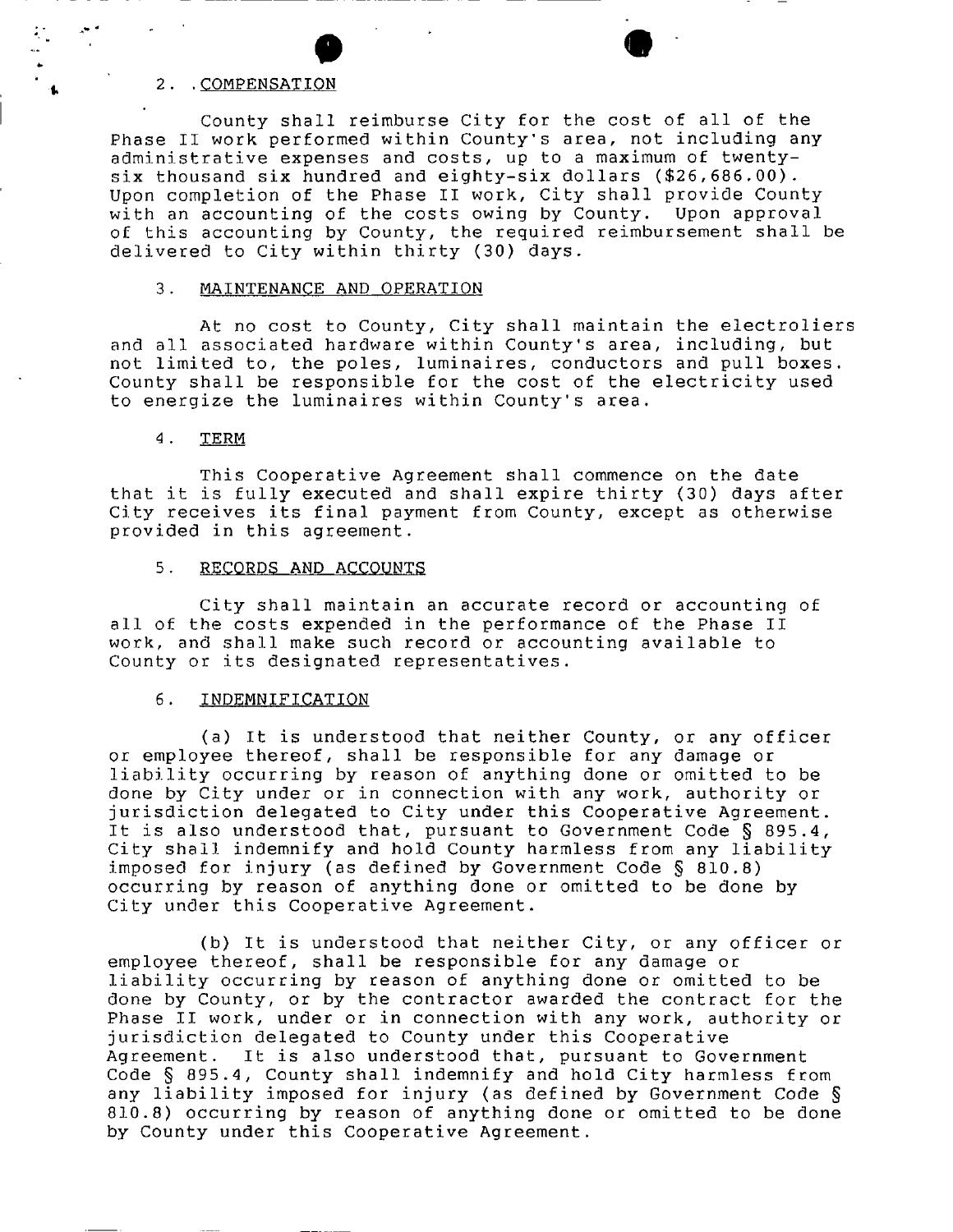7. NOTICES

All notices required to be given hereunder, or which either party may wish to give, shall be in writing and shall be served either by personal delivery or by certified or registered mail, postage prepaid, addressed as follows:

 $\bullet$   $\bullet$ 

To County: County of Santa Clara Transportation Agency General Operations 3331 North First Street San Jose, California 95134

or to such other place as County may designate by written notice.

To City: City of San Jose Public Works Department 801 North First Street, Room 320 San Jose, California 95110

or to such other place as City may designate by written notice.

## 8. ENTIRE AGREEMENT

This Cooperative Agreement represents the entire agreement by and between the parties relative to City's performance of its Phase II work within County's area. Any prior or contemporaneous oral or written agreements by and between the parties and their agents and representatives relative to such work are revoked and extinguished by this Cooperative Agreement.

IN WITNESS WHEREOF, the parties have executed this Cooperative Agreement as follows:

County FER. 1\5 1994 Date: *OtkjAMrkrYi,*  Chairporson, Board of Supervisors County of Santa Clara **ROD DIRIDON** ATTEST: Phyllis A. Perez, Clerk Board of Supervisors  $d$  *where* (*d.* ) energy APPROVED AS TO FORM AND LEGALITY: Harrason D/ Taylo Deputy County Counsel

City Date: *^PalkkM/u* >f-

City Clerk Patricia L. O'Hearn City of San Jose

APPROVED AS TO FORM:

lostra 11*rv* 

Catherine Kogura Deputy City Attorney

hdt/TL4/418/pp.62-64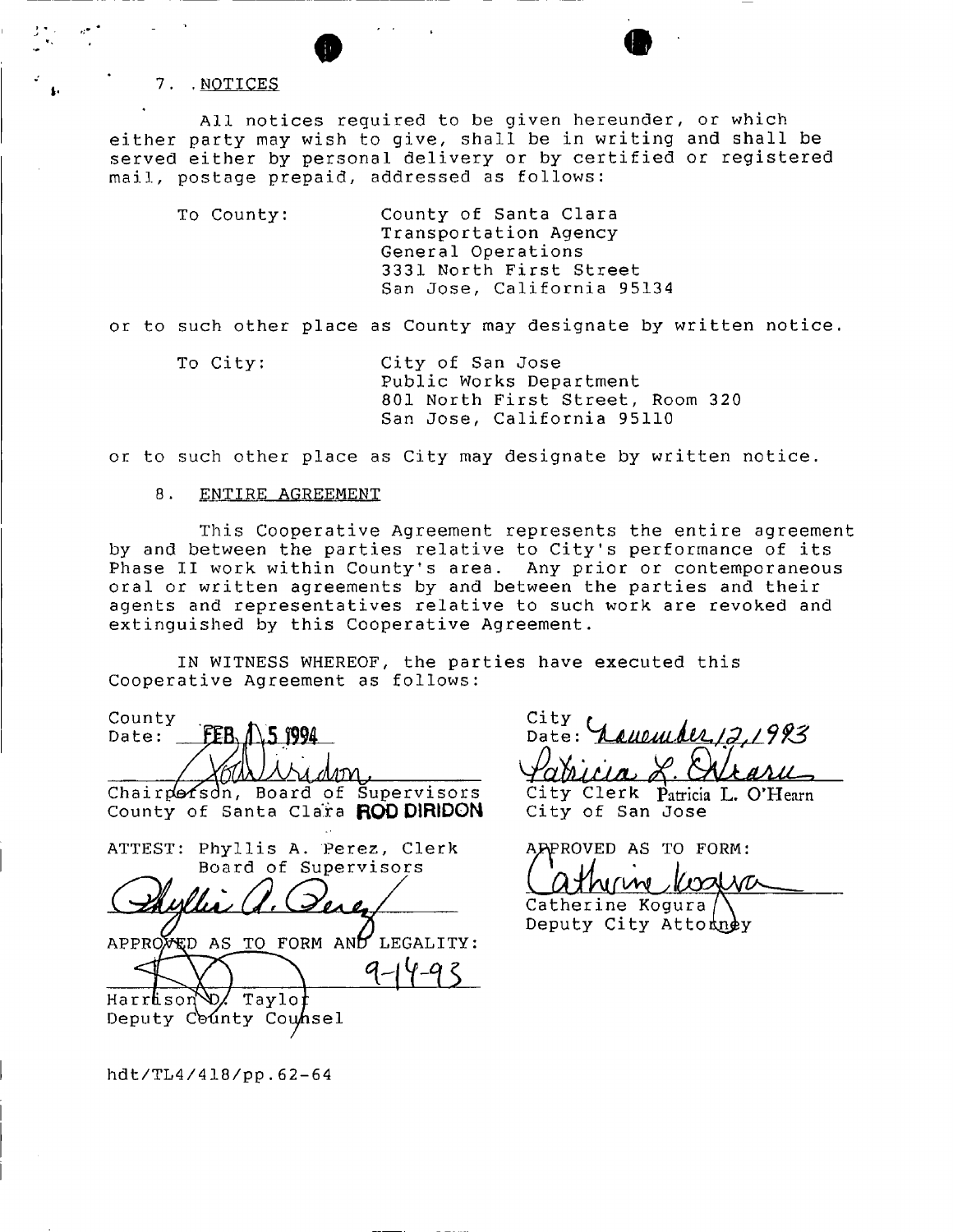# 6/6/79

#### RESOLUTION NO. **51799**

A RESOLUTION OF THE COUNCIL OF THE CITY OF SAN JOSE AUTHORIZING THE CITY CLERK TO EXECUTE FOR.AND ON BEHALF OF THE CITY OF SAN JOSE ALL CONTRACTS PREVIOUSLY APPROVED BY THE CITY COUNCIL.

BE IT RESOLVED BY THE COUNCIL OF THE CITY OF SAN JOSE:

Notwithstanding any action heretofore taken by the City Council to the contrary, unless hereinafter otherwise provided by the City Council, the City Clerk,or in the absence of the City Clerk, the Assistant City Clerk, is hereby authorized to execute for and on behalf of the City of San Jose, all contracts previously approved by the City Council.

ADOPTED this 3rd day of July , 1979, by the following vote:

AYES: ESTRUTH, GARZA, McENERY, PEGRAM, SELF, WILLIAMS AND HAYES **The attached is a full, true and correct copy of the original on file in my office.** 

YES , GRAY Mayor

**ATTEST:** 

 $\Omega$ 

VOID IF DETACHE

**Patricia L. O'Hearn, City Clerk City of San Jose, California** 

Dated: Deputy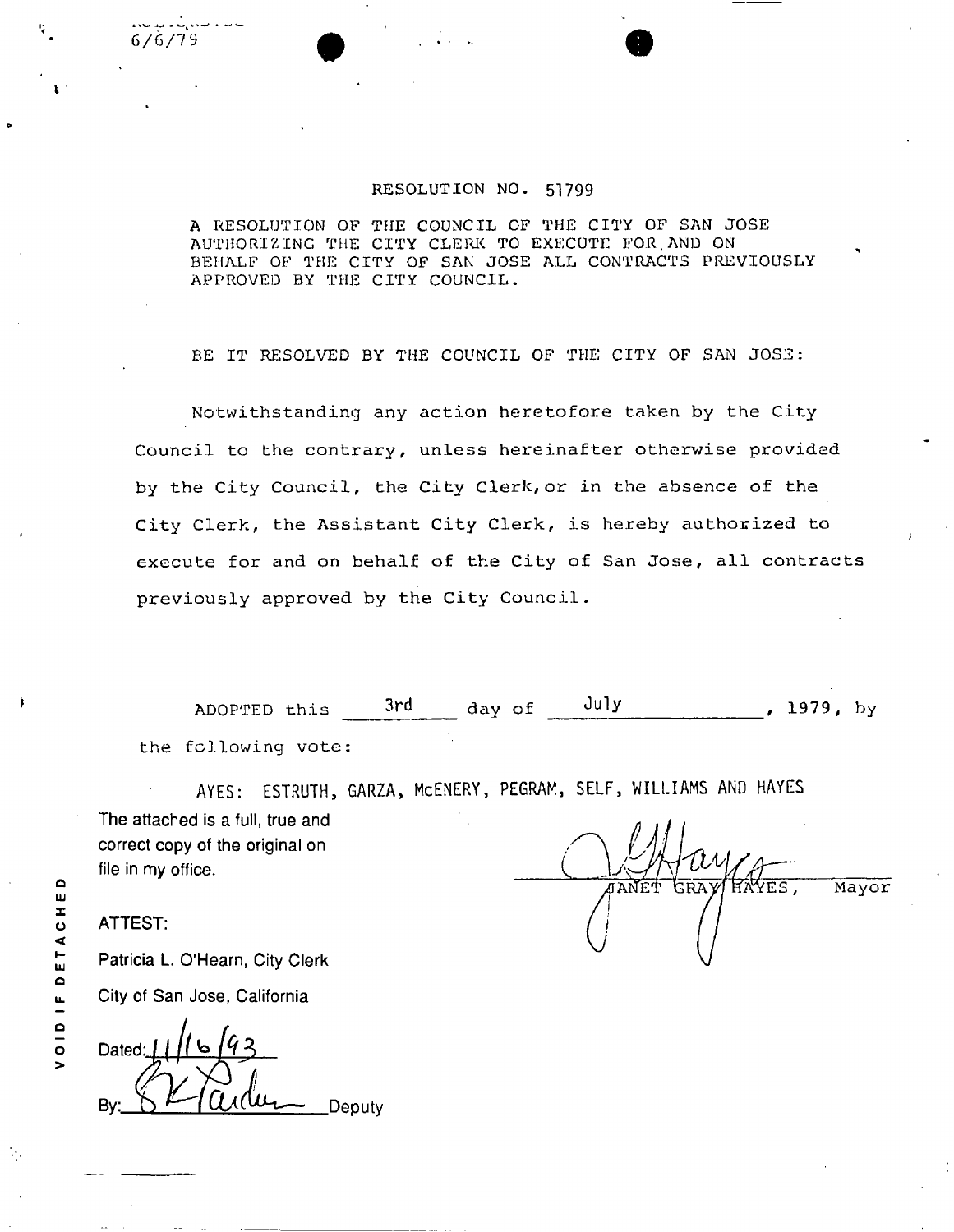**6/6/79** 

#### **RESOLUTION NO.** 51799

**A RESOLUTION OF THE COUNCIL OF THE CITY OF SAN JOSE AUTHORIZING THE CITY CLERK TO EXECUTE FOR AND ON BEHALF OF THE CITY OF SAN JOSE ALL CONTRACTS PREVIOUSLY APPROVED BY THE CITY COUNCIL.** 

**BE IT RESOLVED BY THE COUNCIL OF THE CITY OF SAN JOSE:** 

**Notwithstanding any action heretofore taken by the City Council to the contrary, unless hereinafter otherwise provided by the City Council, the City Clerk,or in the absence of the City Clerk, the Assistant City Clerk, is hereby authorized to execute for and on behalf of the City of San Jose, all contracts previously approved by the City Council.** 

ADOPTED this  $\frac{3rd}{r}$  day of  $\frac{July}{r}$ , 1979, by **the following vote:** 

AYES: ESTRUTH, GARZA, McENERY, PEGRAM, SELF, WILLIAMS AND HAYES

NOES: NONE

ABSENT: NONE

VES. **Mayor** 

**ATTEST: FRANCIS L. GREINER** 

**City Clerk**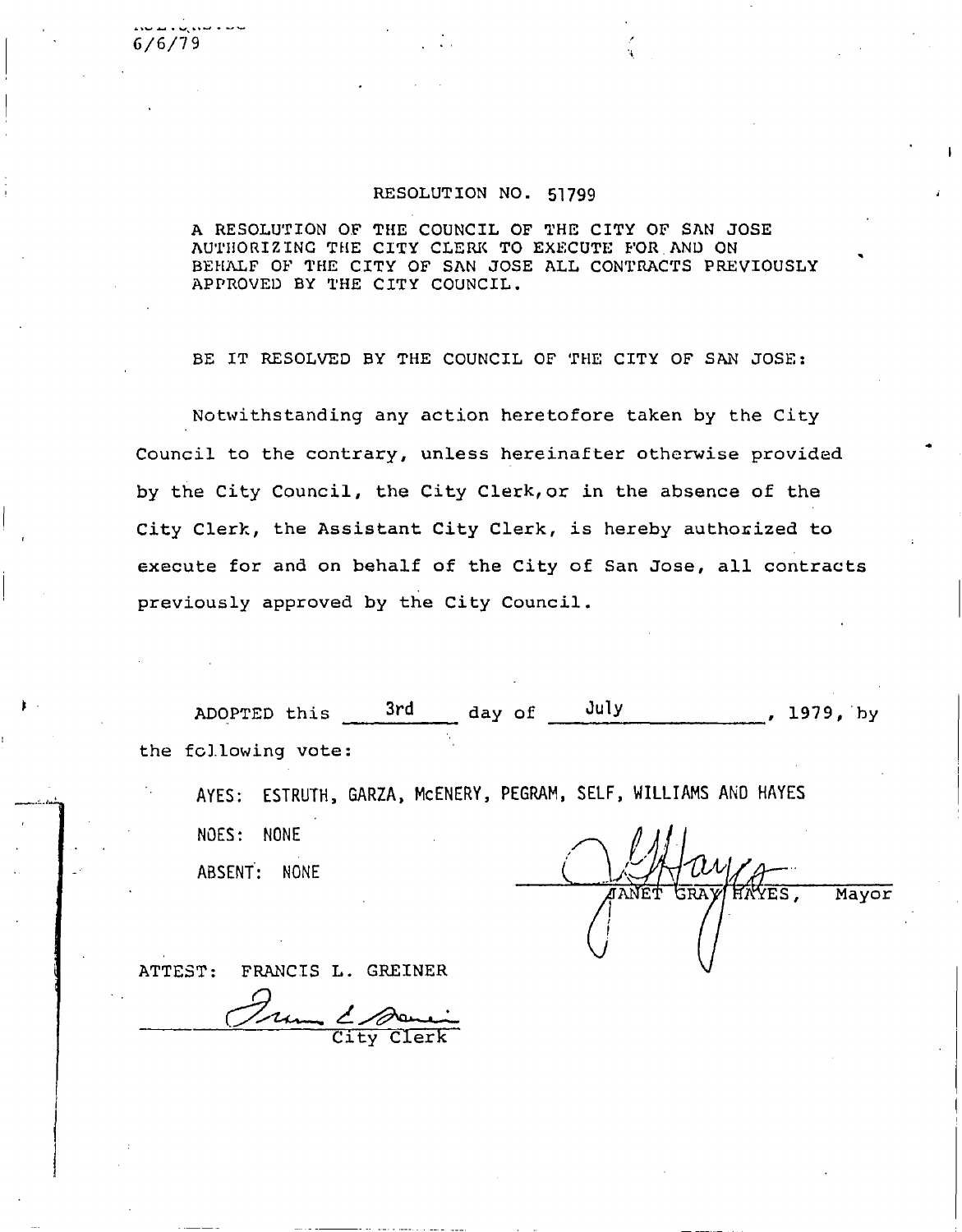|                                                                                                                      | Transportation Agency<br>Santa Clara County Bus, Light Rail, Roads, Aviation |                                                                                                                    |                                                                                                                     |
|----------------------------------------------------------------------------------------------------------------------|------------------------------------------------------------------------------|--------------------------------------------------------------------------------------------------------------------|---------------------------------------------------------------------------------------------------------------------|
| 3331 North First Stree                                                                                               |                                                                              |                                                                                                                    |                                                                                                                     |
| San Jose, CA 95134-1906                                                                                              |                                                                              | <b>TRANSMITTAL MEMORANDUM</b>                                                                                      |                                                                                                                     |
|                                                                                                                      |                                                                              | Page 1 of 3                                                                                                        |                                                                                                                     |
| Prepared by: $\frac{3}{2}$ S. Sadeghi<br>$\mathbb{R}^{\mathbb{Z}}$ Reviewed by: $\mathcal{B}_{\text{Bob Van Etten}}$ |                                                                              |                                                                                                                    | S.D.<br>$\sqrt{4}$                                                                                                  |
| Submitted by: Scotty Bruce<br><b>APPROVED: DIRECTOR TY</b>                                                           |                                                                              | Date:                                                                                                              | <b>January 5, 1994</b>                                                                                              |
| <b>TRANSIT DISTRICT BOARD:</b>                                                                                       |                                                                              | Agenda Date                                                                                                        | Item No.                                                                                                            |
| <b>COUNTY BOARD OF SUPERVISORS:</b>                                                                                  |                                                                              | Agenda Date February 15, 1994 Ltem No.                                                                             |                                                                                                                     |
|                                                                                                                      | <b>TRANSPORTATION COMMISSION:</b>                                            | Agenda Date ______________________ Item No.                                                                        |                                                                                                                     |
|                                                                                                                      |                                                                              |                                                                                                                    |                                                                                                                     |
|                                                                                                                      |                                                                              |                                                                                                                    |                                                                                                                     |
| <b>SUBJECT:</b>                                                                                                      | Scotty A. Bruce, Deputy Director<br><b>Highway Design and Operations</b>     | AGREEMENT BETWEEN THE COUNTY AND THE CITY OF SAN JOSE TO                                                           |                                                                                                                     |
|                                                                                                                      | COUNTY LIGHTING SERVICE AREA (CLSA)                                          | PROVIDE FOR THE INSTALLATION OF NEW STREETLIGHTING AND<br>THE UNDERGROUNDING OF THE SERVICE CONNECTIONS WITHIN THE |                                                                                                                     |
| <b>RECOMMENDED ACTION:</b>                                                                                           |                                                                              |                                                                                                                    |                                                                                                                     |
|                                                                                                                      | replacement and service conversions in CLSA.                                 | Authorize the Chairperson to sign the attached agreement which provides for certain streetlight                    |                                                                                                                     |
| <b>FISCAL IMPLICATIONS:</b>                                                                                          |                                                                              |                                                                                                                    |                                                                                                                     |
| included in the CLSA budget.                                                                                         |                                                                              | The CLSA share of the City Contract is estimated to be \$26,686.00. Funds for this expenditure are                 |                                                                                                                     |
| to energize the replaced luminaries.                                                                                 |                                                                              | After construction is completed, the City will maintain the electroliers and CLSA will pay for the electricity     |                                                                                                                     |
| <u>CONTRACT HISTORY:</u>                                                                                             |                                                                              | Approved                                                                                                           | Accepted Adopted Denied Presented                                                                                   |
| See BACKGROUND for history.                                                                                          |                                                                              | By                                                                                                                 | BY THE BOARD OF SUPERVISORS<br>OF THE COUNTY OF SANTA CLARA<br>Phyllis A. Peroz, Cierk of the Board<br>Deputy Clerk |

 $\ddot{\phantom{0}}$ 

 $\ddot{\phantom{1}}$ 

 $\overline{1}$ 

 $\ddot{\phantom{0}}$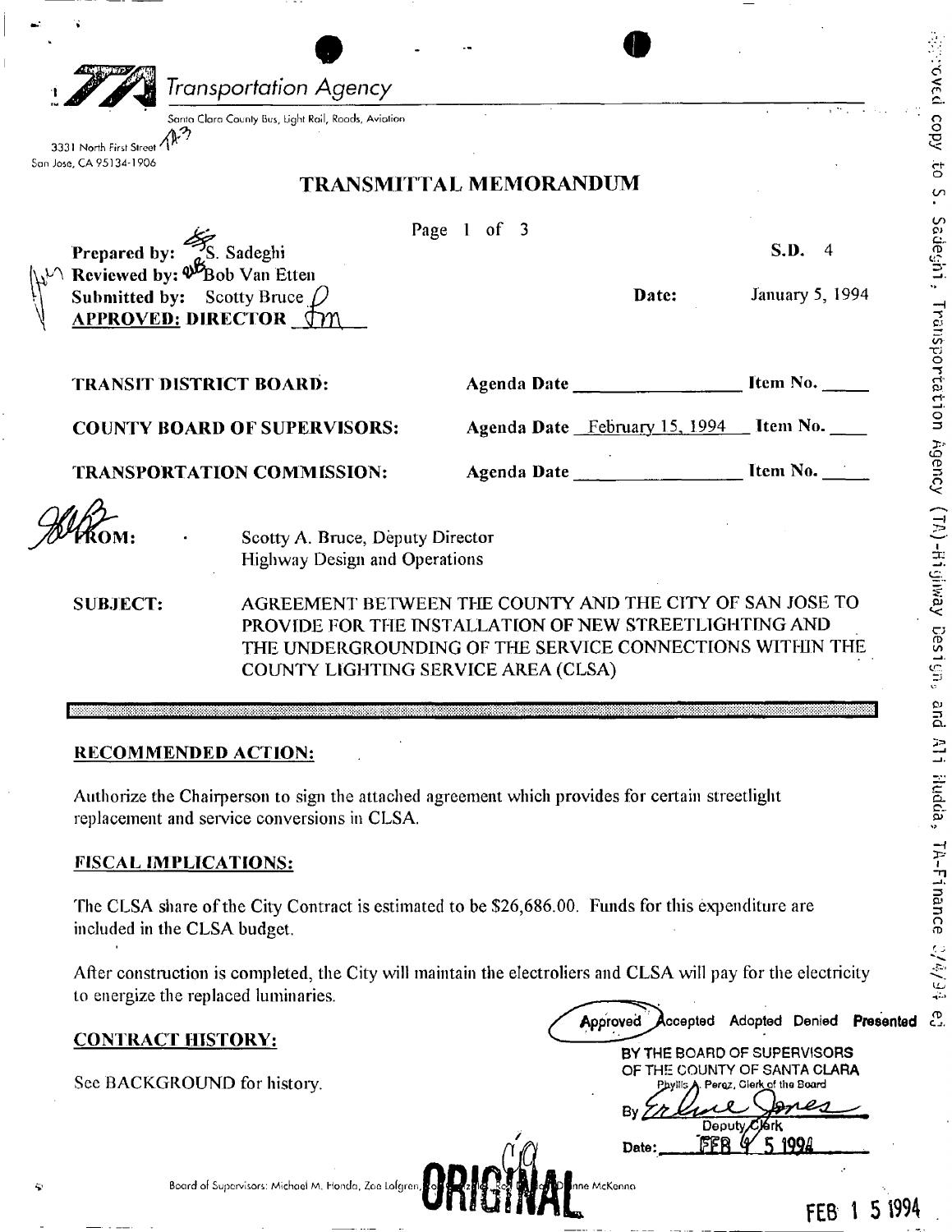**• o** 

**DATE: January 5, 1994** 

## **TRANSIT DISTRICT BOARD AGENDA DATE:**

## **COUNTY BOARD OF SUPERVISORS AGENDA DATE:** February 15, 1994

## **TRANSPORTATION COMMISSION AGENDA DATE:**

## SUBJECT: AGREEMENT BETWEEN THE COUNTY AND THE CITY OF SAN JOSE TO PROVIDE FOR THE INSTALLATION OF NEW STREETLIGHTING AND THE UNDERGROUNDING OF THE SERVICE CONNECTIONS WITHIN THE COUNTY LIGHTING SERVICE AREA (CLSA)

## **REASONS FOR RECOMMENDATION:**

The County and the City have adopted ordinances establishing an Underground Utility District on San Carlos Street from Dupont Street to Interstate 880. This District includes a part of CLSA.

In order to complete the 2nd Phase of the work for which the Underground Utility District was formed, the City has awarded a contact to replace certain streetlights and to underground the service connections. The CLSA share of the work to be done in this phase is estimated to be \$26,686.00. The proposed agreement will provide for the payment of this amount to the City from CLSA.

## **BACKGROUND:**

 $\mathbf{I}$ 

Based upon the adopted ordinances establishing an Underground Utility District, City is proceeding with the work necessary to install or replace certain streetlights and to convert their overhead service connections to underground service connections along San Carlos Street. The work has been divided into two construction phases.

1. Phase I - San Carlos Street between Buena Vista Avenue and 1880

On August 25, 1992, the County Board of Supervisors approved an agreement between the County and the City of San Jose, for the streetlight service conversions, Phase I.

2. Phase IT - San Carlos Street between Buena Vista and Dupont Street.

The City has awarded the contract and the work for Phase II is currently under construction. This includes the replacement and the undergrounding of service connections for nine CLSA streetlights.

The agreement provides that for all the work associated with installing CLSA facilities the City will be reimbursed an amount of \$26,686.00. After installation of the CLSA lights, the City will provide for the maintenance and CLSA will provide for the power.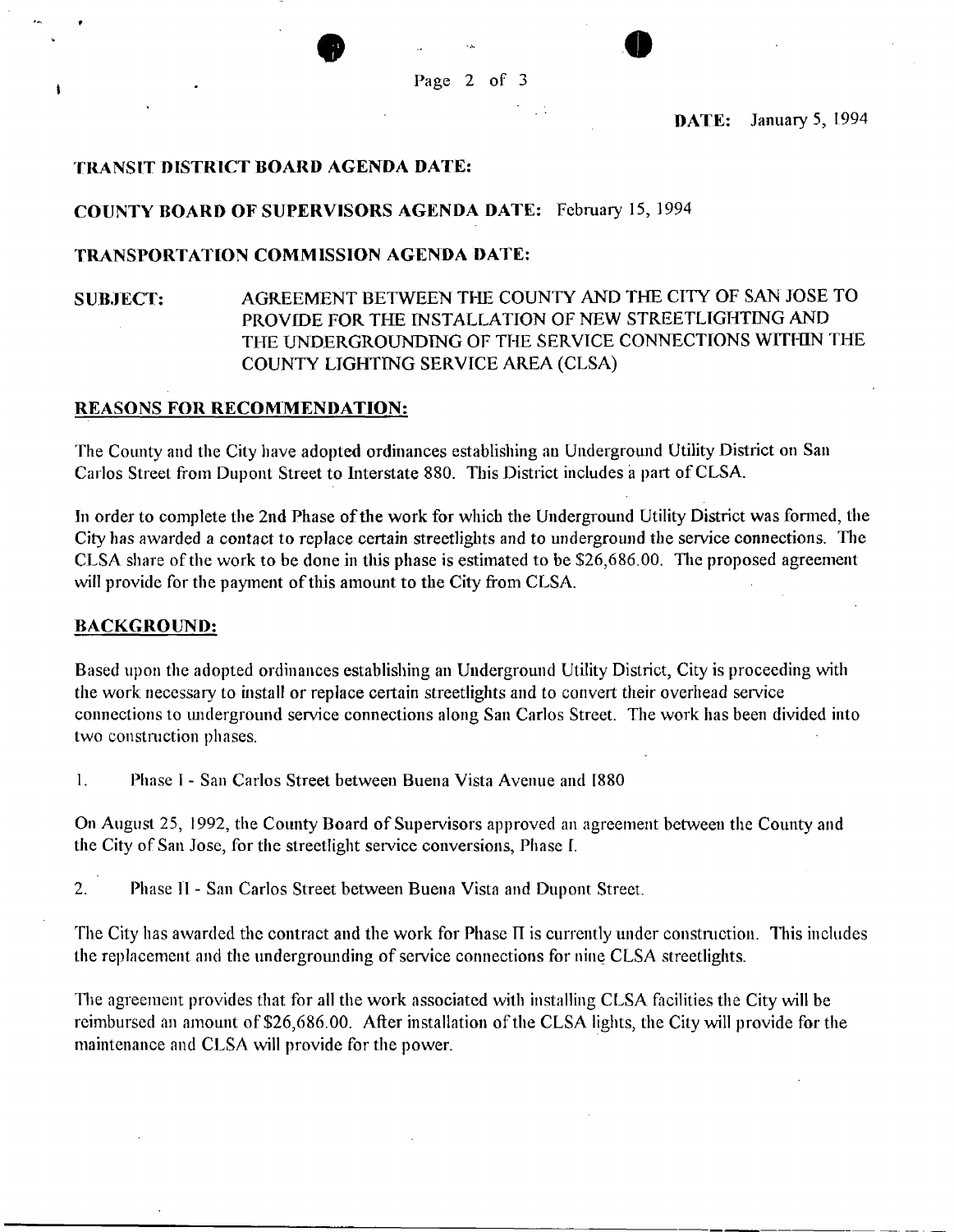Page 3 of 3

**• o** 

DATE: January 5, 1994

## TRANSIT DISTRICT BOARD AGENDA DATE:

## COUNTY BOARD OF SUPERVISORS AGENDA DATE: February 15, 1994

## TRANSPORTATION COMMISSION AGENDA DATE:

## SUBJECT: AGREEMENT BETWEEN THE COUNTY AND THE CITY OF SAN JOSE TO PROVIDE FOR THE INSTALLATION OF NEW STREETLIGHTING AND THE UNDERGROUNDING OF THE SERVICE CONNECTIONS WITHIN THE COUNTY LIGHTING SERVICE AREA (CLSA)

## CONSEQUENCES OF NEGATIVE ACTION:

The City would not be paid for the work done within the County jurisdiction.

## STEPS FOLLOWING APPROVAL:

After the chairperson has signed the two original agreements the City's copy should be sent to

Abed Khuzam Department of Public Works City of San Jose 801 North First Street, Room 340 San Jose, CA 95110

SAB:SMS:dh Attachment

cc: SAB WAB RVE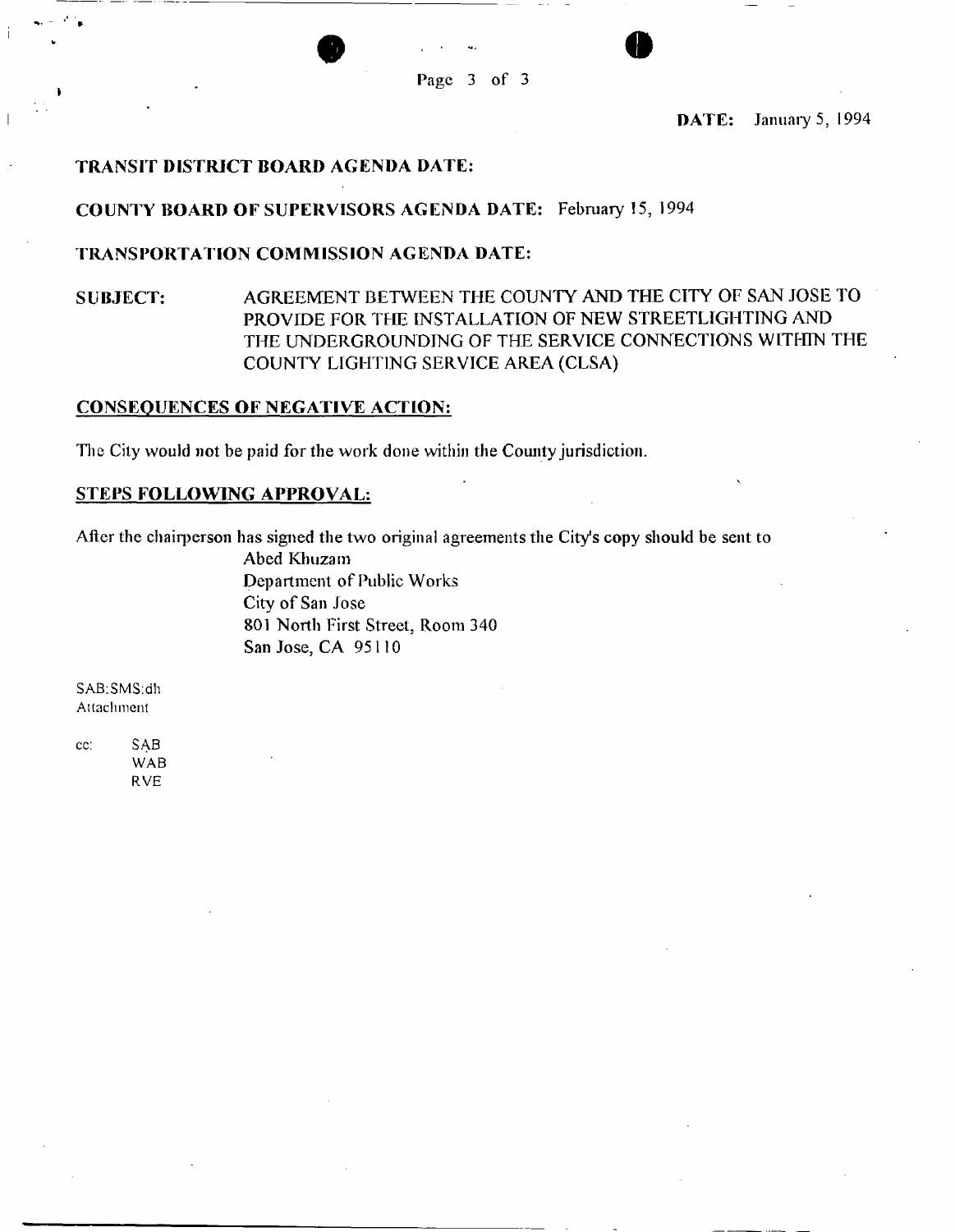## **COUNTY OF SANTA CLARA 9 CALIFORNIA**

OFFICE OF THE BOARD OF SUPERVISORS County Government Center, East Wing 70 West Hedding Street San Jose, California 95110 (408) 299-4321

MEMBERS OF THE BOARD Michael M. Honda, District 1 Zoe Lofgren, District 2 Ron Gonzales, District 3 Rod Di ridon, District 4 Dianne McKenna, District 5

March 4, 1994

.v

Patricia L. O'Hearn, City Clerk City of San Jose 801 N. First Street, Room 204 San Jose, CA 95110

Dear Ms. O'Hearn:

SUBJECT: AGREEMENT WITH CITY OF SAN JOSE RELATING TO PROVIDING INSTALLATION OF STREET LIGHTS AND UNDERGROUNDING OF SERVICE CONNECTIONS WITHIN THE COUNTY LIGHTING SERVICE AREA

Enclosed you will find one originally signed copy of the Agreement between the County of Santa Clara and the City of San Jose. The Board of Supervisors, at its regularly scheduled meeting on February 15, 1994, authorized the execution of this Agreement on behalf of the County.

Very truly yours,

Erline Jones Deputy Clerk

ej<br>Enclosure Enclosure de

cc: Abed Khuzam, City Department of Public Works (With Agreement) S. Sadeghi, County Transportation (With Agreement) Ali Hudda, County Transportation (With Agreement)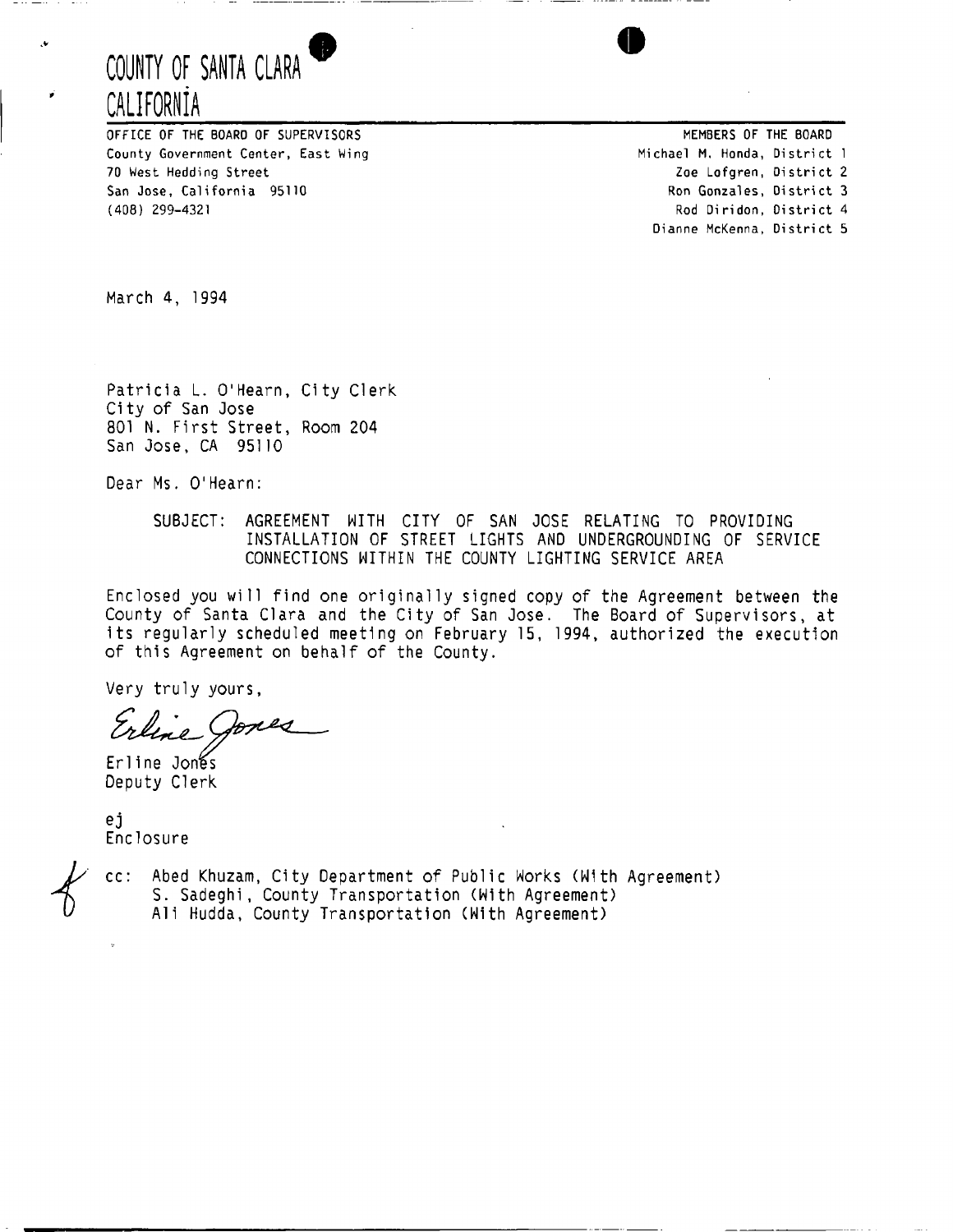|                                                                                             | AGENDA REVIEW TRANSMITTAL COVER SHEET                                                                                                     |                   |  |
|---------------------------------------------------------------------------------------------|-------------------------------------------------------------------------------------------------------------------------------------------|-------------------|--|
| (TO BE COMPLETED BY DEPARTMENT/AGENCY)                                                      |                                                                                                                                           |                   |  |
|                                                                                             | Recommended Agenda Placement: County Board of Supervisors                                                                                 |                   |  |
| 1/25/94                                                                                     | Department submitting: Higherory Delign and operation                                                                                     |                   |  |
|                                                                                             | For Board of Supervisors Meeting on: Mehrlary 15, 1994                                                                                    |                   |  |
|                                                                                             | Agenda Item Subject: 11 Weement helween the County                                                                                        |                   |  |
|                                                                                             | lation of new streetlighting and<br>The Service Connections within the County Lighting Service fires<br>$\epsilon$ oon $74$               | ti. Unlegn        |  |
|                                                                                             | Processing Requirements: (Specific instructions to Clerk of the Board for distribution of approved copies):                               |                   |  |
|                                                                                             | In addition to Steps Incloud approved, please to<br>executed Capier of MM + adam & to!<br>1) S. Shkedhe, Hichway Deniza, Scheller berger, |                   |  |
| <u>TO BE COMPLETED BY OBA</u>                                                               |                                                                                                                                           |                   |  |
|                                                                                             | All necessary supplemental materials are attached to the transmittal.                                                                     |                   |  |
| Fiscal Implications were reviewed by OBA/Controller.                                        |                                                                                                                                           |                   |  |
| Approp. modification (if applicable) is attached and has been<br>by the proper OBA analyst. | reviewed by the Controller's Office (and assigned a number), and                                                                          |                   |  |
|                                                                                             | Salary Ordinance (if applicable) is attached, with proper approvals.                                                                      |                   |  |
| and signed off by County Counsel's Office.                                                  | Ordinances, contracts and other materials necessary have been reviewed                                                                    |                   |  |
| Committee.                                                                                  | Grant application has been reviewed and approved by the Grants Review                                                                     |                   |  |
| This item requires a withholding questionnaire:                                             |                                                                                                                                           | Yes.              |  |
| Has item been referred to appropriate commission for                                        |                                                                                                                                           |                   |  |
| review?                                                                                     |                                                                                                                                           |                   |  |
| TO BE COMPLETED BY ORA ANALYST AND AGENDA REVIEW CLERK                                      |                                                                                                                                           |                   |  |
| Comments:                                                                                   |                                                                                                                                           |                   |  |
|                                                                                             |                                                                                                                                           |                   |  |
|                                                                                             |                                                                                                                                           |                   |  |
|                                                                                             | ITEH NUNBER:                                                                                                                              |                   |  |
| Regular Agenda Item:                                                                        |                                                                                                                                           | Consent Calendar: |  |

r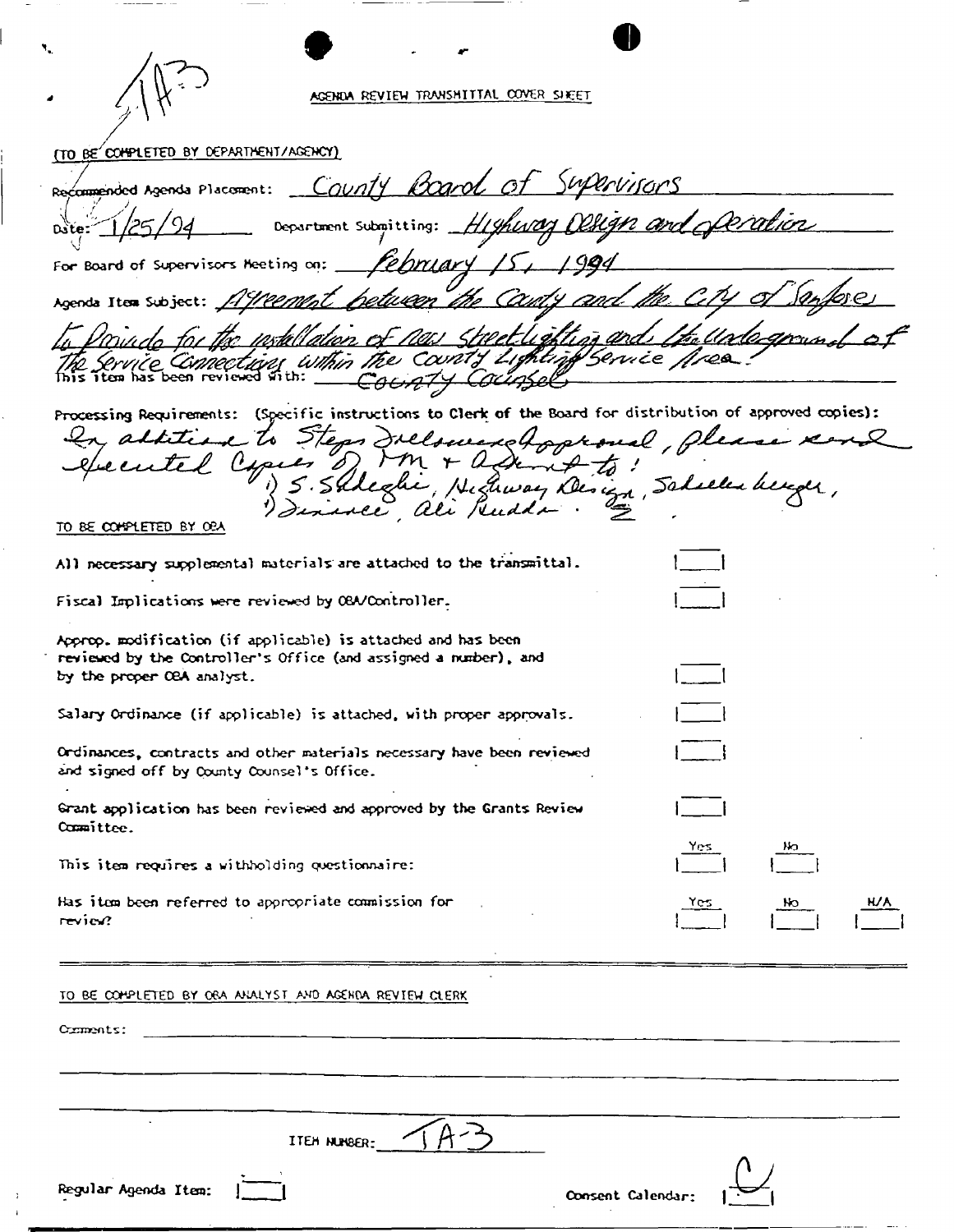**0 179 179 189 189 189 189 189 189 189 189 189 189 189 189 189 189 189 189 189 189 189 189 189 189 189 189 189 189 189 189 189 189 189 189 189 189 1** 

PLM:AK:djl **May 21, 1992** 

 $\hat{\mathbf{r}}$ 

Count COPY FOR

**AGREEMENT BY AND BETWEEN THE CITY OF SAN JOSE AND THE COUNTY OF SANTA CLARA FOR STREETLIGHT SERVICE CONVERSIONS PHASE I** 

THIS<sub>2</sub> AGREEMENT is made and entered into this  $\angle 5$  day of Wire 1992, by and between the City of San Jose, a **municipal] corporation of the State of California (hereinafter referred to as "CITY") and the County of Santa Clara, a political subdivision of the State of California (hereinafter referred to as "COUNTY").** 

### **RECITALS**

**WHEREAS, the Council of the City of San Jose, on June 23, 1987, adopted Ordinance No. 22553 establishing an Underground Utility District on San Carlos Street from Dupont Street to Interstate 880; and** 

**WHEREAS, the County Board of Supervisors of the County of Santa Clara, on January 16, 1990, adopted Ordinance No. NS-705.23 establishing an Underground Utility District on San Carlos Street**<br> **from Dupont Street to Interstate 880; and**<br>
WHEREAS, the CITY has divided the the Underground Utility<br>
District into two (2) phases of construction as f from Dupont Street to Interstate 880; and

WHEREAS, the CITY has divided the the Underground Utility<br>
rict into two (2) phases of construction as follows:<br>
1. Phase I on San Carlos Street between Buena Vista<br>
2. Phase I on San Carlos Street between Buena Vista<br>
2. **District into two (2) phases of construction as follows:** 

- **1. Phase I on San Carlos Street between Buena Vista Avenue and Interstate 880, and**
- **2. Phase II on San Carlos Street between Buena Vista Avenue and Dupont Street; and**

**2907W(AG4)** 

TJ 1

(City copy) sent to Diana Burcher,

Dept. of

Public Works

**4 o** 

three conformed copies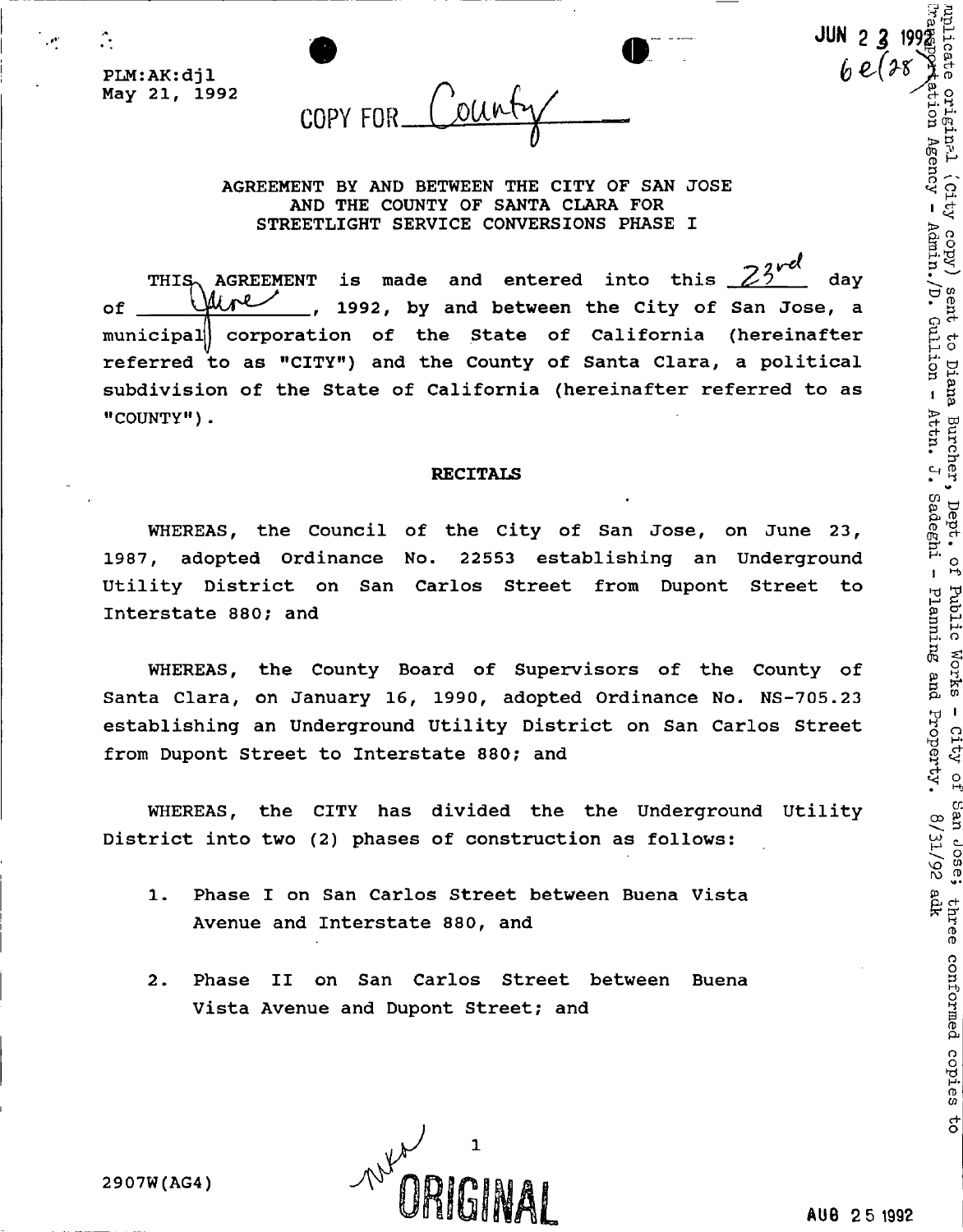**WHEREAS, on March 24, 1992, CITY awarded the contract for Phase I to install or replace certain public streetlights and to convert their overhead service connections to underground service connections together with all work necessary to complete this work which improvements shall be hereinafter referred to as "CITY CONTRACT"; and** 

**WHEREAS, pursuant to CITY CONTRACT, new electroliers will be installed and streetlight services will be undergrounded; and** 

**WHEREAS, certain portions of said street lie within the jurisdictional limits of the COUNTY Lighting Service Area (CLSA)? and** 

**WHEREAS, for the best interest of the public, CITY and COUNTY desire to have new electroliers installed and streetlight services undergrounded within said portion of San Carlos Street between Buena Vista Avenue and Interstate 880 in an orderly and economical manner by including both CITY and COUNTY portions in the CITY CONTRACT.** 

**NOW, THEREFORE, for and in consideration of their mutual promises and agreements, and subject to the terms, conditions, and provisions hereinafter set forth, the parties hereto agree as follows:** 

**1. Scope of Work; The work consists of, but is not limited to, furnishing and installing poles, luminaires, conductors, pull boxes, service, cabinets, painting poles, and performing all trenching, excavation, backfilling, sidewalk restoration, grade restoration, and all other work necessary or required for a satisfactory and legally operable streetlight installation? all where and as shown on the CITY plans** 

**2**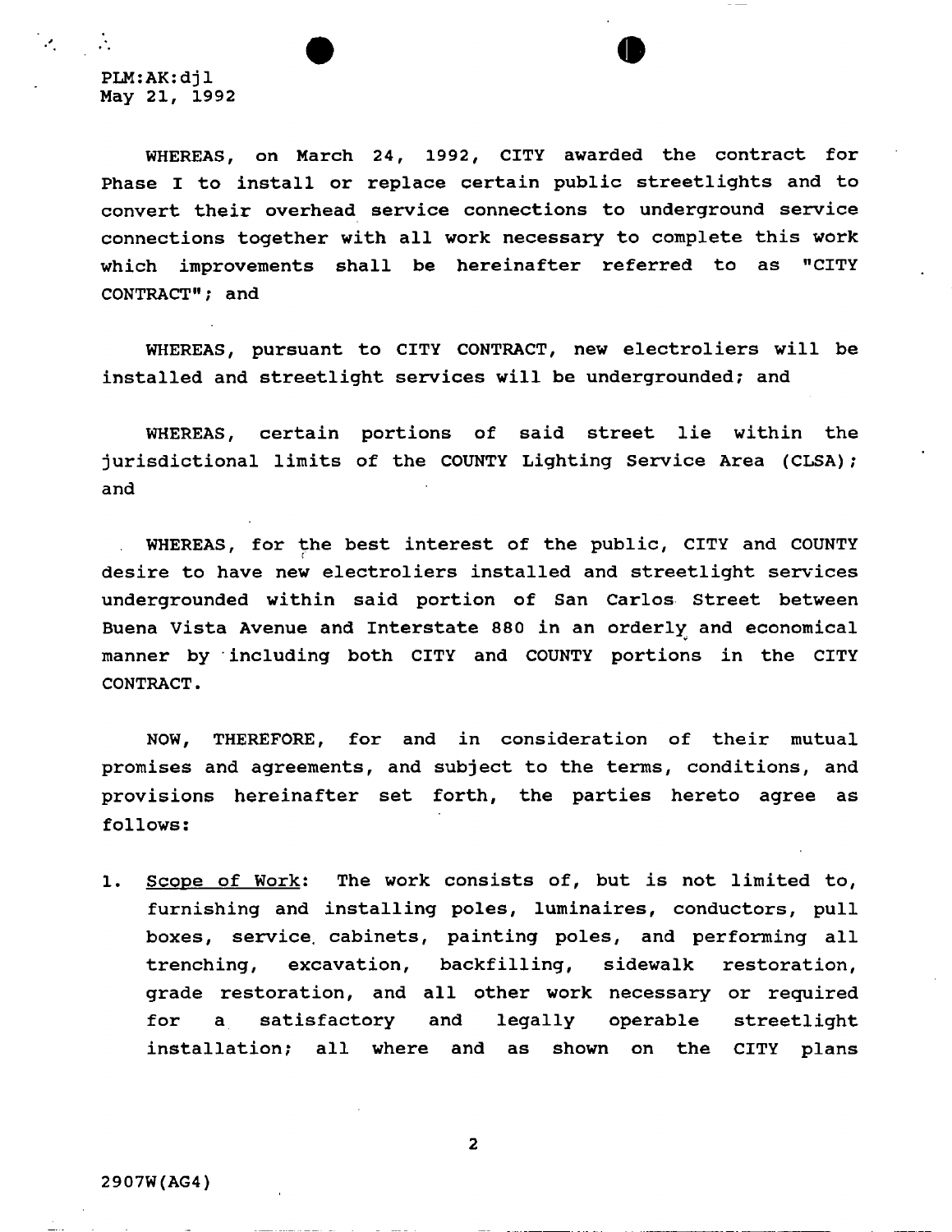$\mathbb{R}$ 

**entited, "San Carlos Street Service Conversions Phase I, 1880 to Buena Vista," and in accordance with the CITY specifications entitled," Specifications for the Improvement Plans of San Carlos Street Service Conversions Phase I, 1880 to Buena Vista."** 

- **2. Plans, Specifications, and Estimates: CITY has prepared and submitted plans, specifications, and estimates for CITY CONTRACT to COUNTY for COUNTY**'S **approval.**
- **3. Award of Contract and Construction: CITY has awarded and will administer a contract for construction of the CITY CONTRACT. CITY reserves the right to revoke any or all items of work for this CITY CONTRACT.**
- **4. Cost Sharing of Project: The CITY CONTRACT shall be funded by CITY and by COUNTY. Each party's share shall be prorated based on the construction cost of the improvements within the respective party's jurisdictional boundaries excluding any CITY or COUNTY administration costs. COUNTY's share of the CITY CONTRACT is based on CITY design and actual bid items and is \$23,486. Other associated costs are contingency; ten percent (10%) or \$2,300 and utility company related services to disconnect and reconnect fees of \$2,520. Total COUNTY share of the CITY CONTRACT is \$28,306. The CITY'S share will be all the cost except that amount paid by the COUNTY.**
- **5. Payment of Project Costs: CITY shall send COUNTY a statement**  of costs within 30 days after the execution of this **Agreement. COUNTY agrees to deposit \$28,306 with CITY within 30 days of issuance of the statement:**

**3**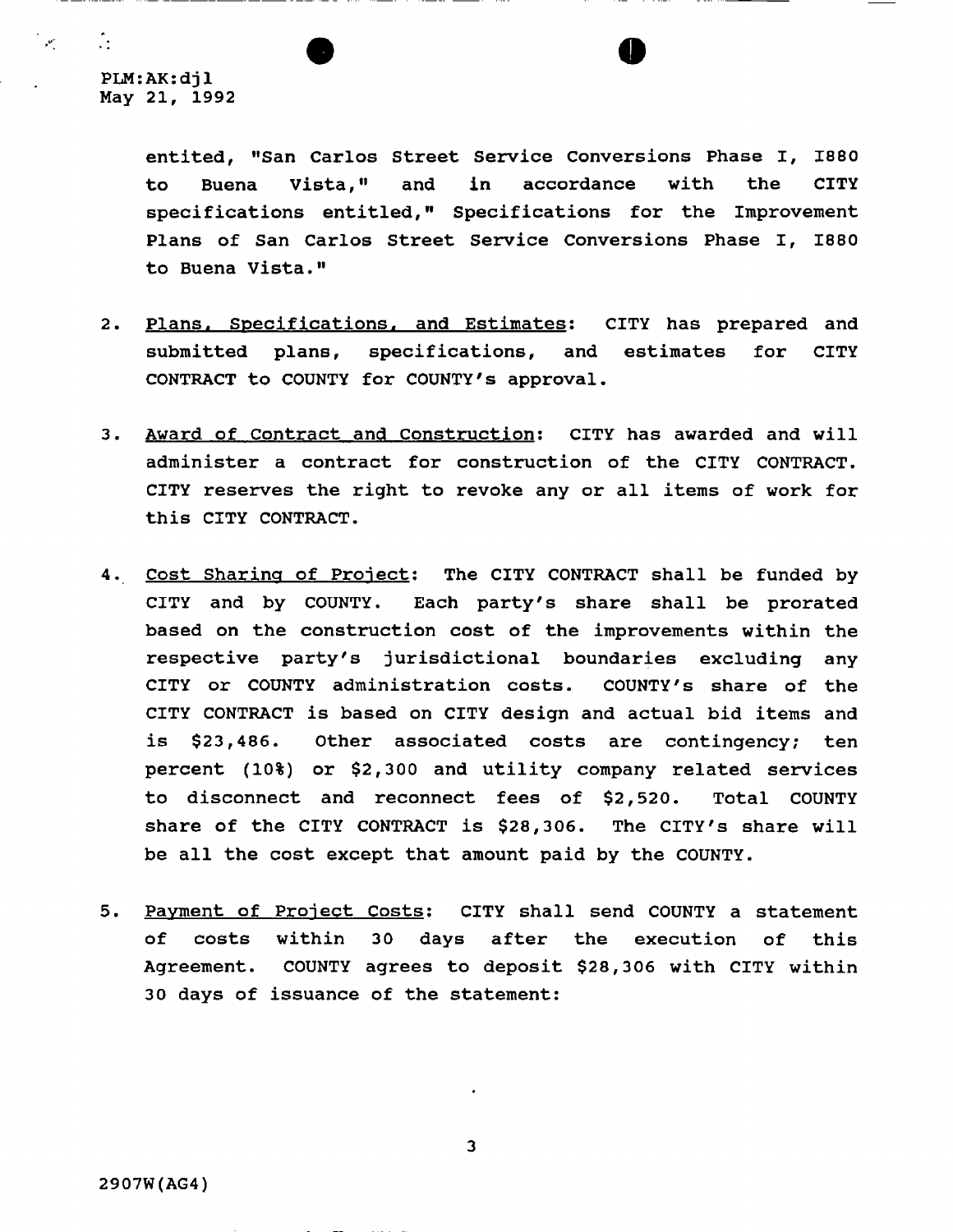$\mathcal{L}$ 

**a. Within 30 days of completion of CITY CONTRACT, CITY shall determine the actual cost and advise COUNTY of COUNTY**'S **share of the cost based on the contract unit costs of items constructed in COUNTY'S jurisdictional boundaries,** 

**• o** 

- **b. Should COUNTY**'S **final cost exceed the amount deposited with CITY, CITY shall inform COUNTY in advance of any additional cost exceeding the maximum COUNTY share of the cost. Any additional cost may be authorized by an**  amendment to this agreement.
- **c. Should COUNTY**'S **final cost be less than the amount deposited with CITY, CITY shall refund the excess amount to COUNTY within 30 days of final accounting by CITY.**
- **6. Maintenance and Operation; The sharing of cost for the maintenance and operation of the electroliers within that certain portion of the street that lies within the jurisdictional limits of COUNTY shall be as follows:** 
	- **a. CITY shall maintain the electroliers and all associated hardware at no cost to the COUNTY, and COUNTY shall pay for electricity to energize the luminaires.**
- **7. Mutual Indemnifications and Insurance:**

## **It is mutually understood and agreed:**

**a. That neither COUNTY, nor any officer or employee thereof, shall be responsible for any damage or liability occurring by reason of anything done or omitted to be done by CITY under or in connection with any work, authority or jurisdiction delegated to CITY under this agreement. It**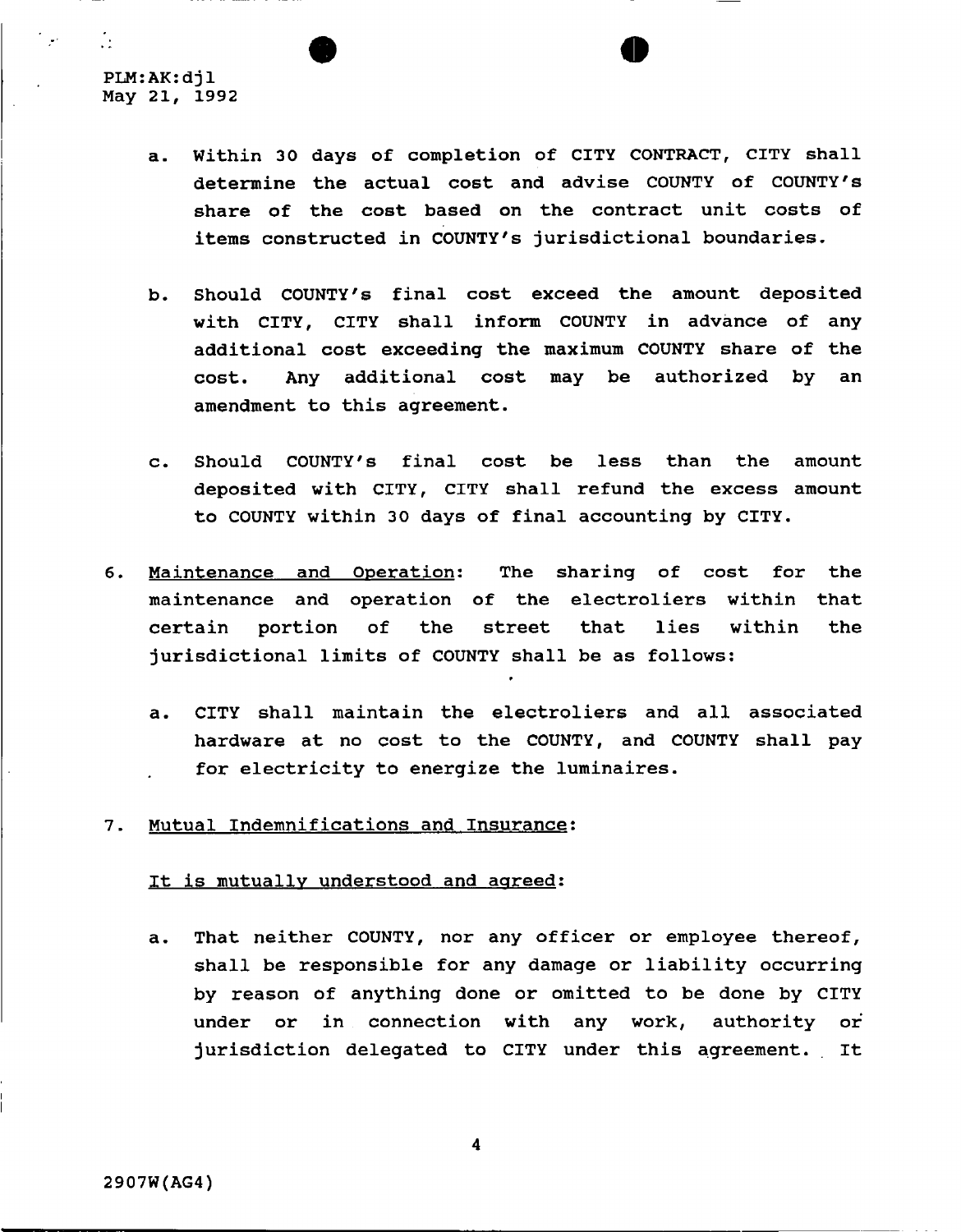$\sim 10^{-1}$ 

**is also understood and agreed that, pursuant to the Government Code Section 895.4, CITY shall indemnify and hold COUNTY harmless from any liability imposed for injury (as defined by Government Code Section 810.8) occurring by reason of anything done or omitted to be done by CITY under this agreement.** 

- **b. That neither CITY, nor any officer or employee thereof, shall be responsible for any damage or liability occurring by reason of anything done or omitted to be done by COUNTY or by the contractor awarded the CITY CONTRACT under or in connection with any work, authority or jurisdiction delegated to COUNTY or to the contractor awarded the CITY CONTRACT under this agreement. It is also understood and agreed that, pursuant to Government Code Section 895.4, COUNTY shall indemnify and hold CITY harmless from any liability imposed for injury (as defined by Government Code Section 810.8) occurring by reason of anything or omitted to be done by COUNTY under this agreement.**
- **c. CITY shall require any contractor awarded a contract for any portion of the CITY CONTRACT to secure and maintain in full force and effect at all times during construction of the CITY CONTRACT and until the CITY CONTRACT is accepted by CITY, public liability and property damage insurance in forms and limits of liability satisfactory and acceptable to both COUNTY and CITY naming COUNTY and CITY and their respective officer and employee as insureds, from and**

**5**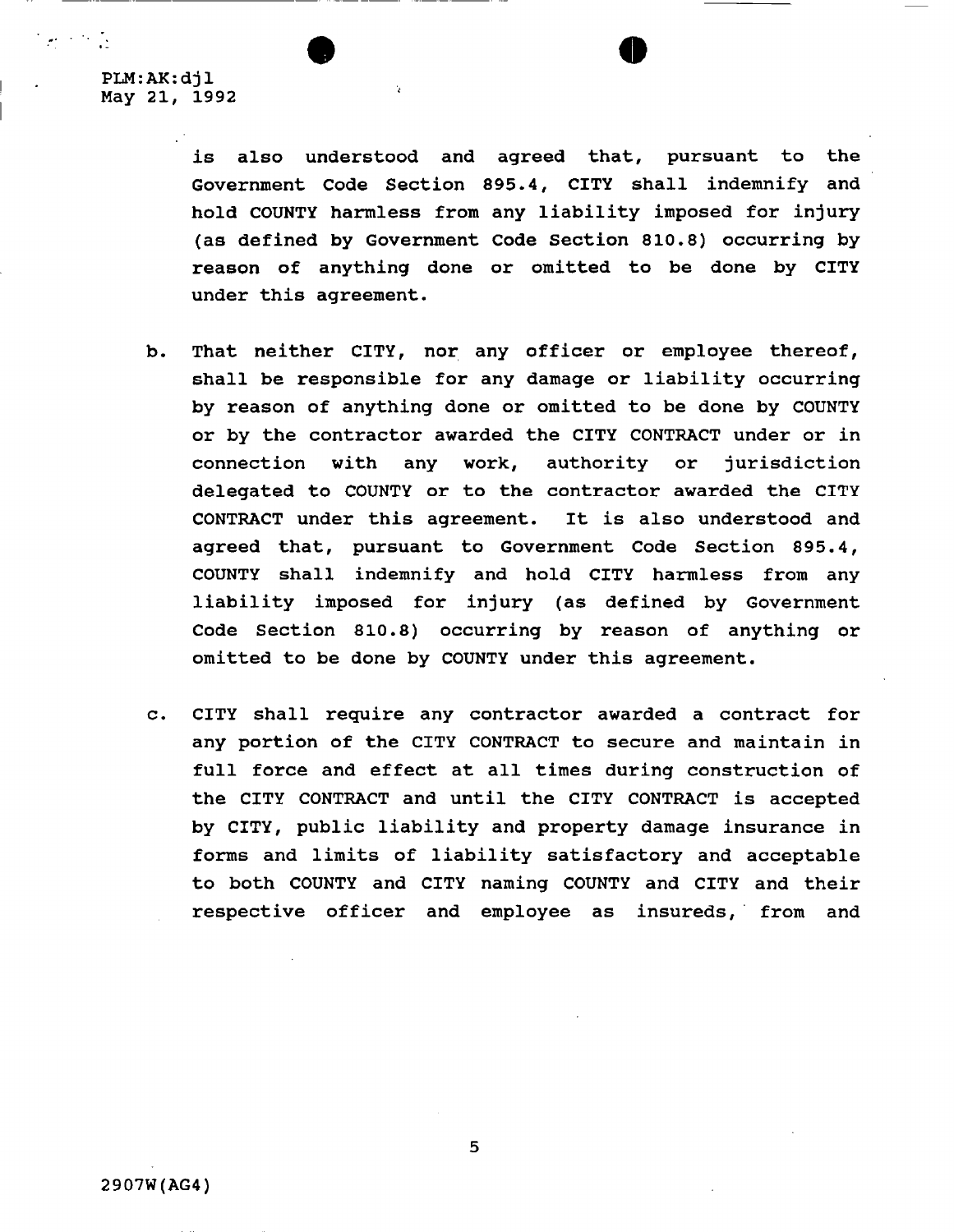**PLM:AK:djl May 21, 1992** 

> **against any claims, loss liability, cost or expense arising out of or in any way connected with the construction of the CITY CONTRACT.**

**IN WITNESS WHEREOF, the parties have executed this Agreement the day and year first set forth above.** 

**APPROVED AS TO FORM:** 

Deputy City Attorney

**APPROVED AS TO FORM AND LEGALITY:** 

**Clara County Counsel** 

**CITY OF SAN JOSE, a municipal corporation** 

**By** : **City Clerk**  Patricia **L\ O'Hearn** 

**COUNTY OF SANTA CLARA, a political Subdivision of the State of California** 

 $By:$ 

**AUG 2 5 1992** 

Chairperson, Board of Supervisors Zoe Lofgren

ATTEST: Phyllis A. Persz. Assistant **Clerk**  Board of Supervisors

**2907W(AG4)**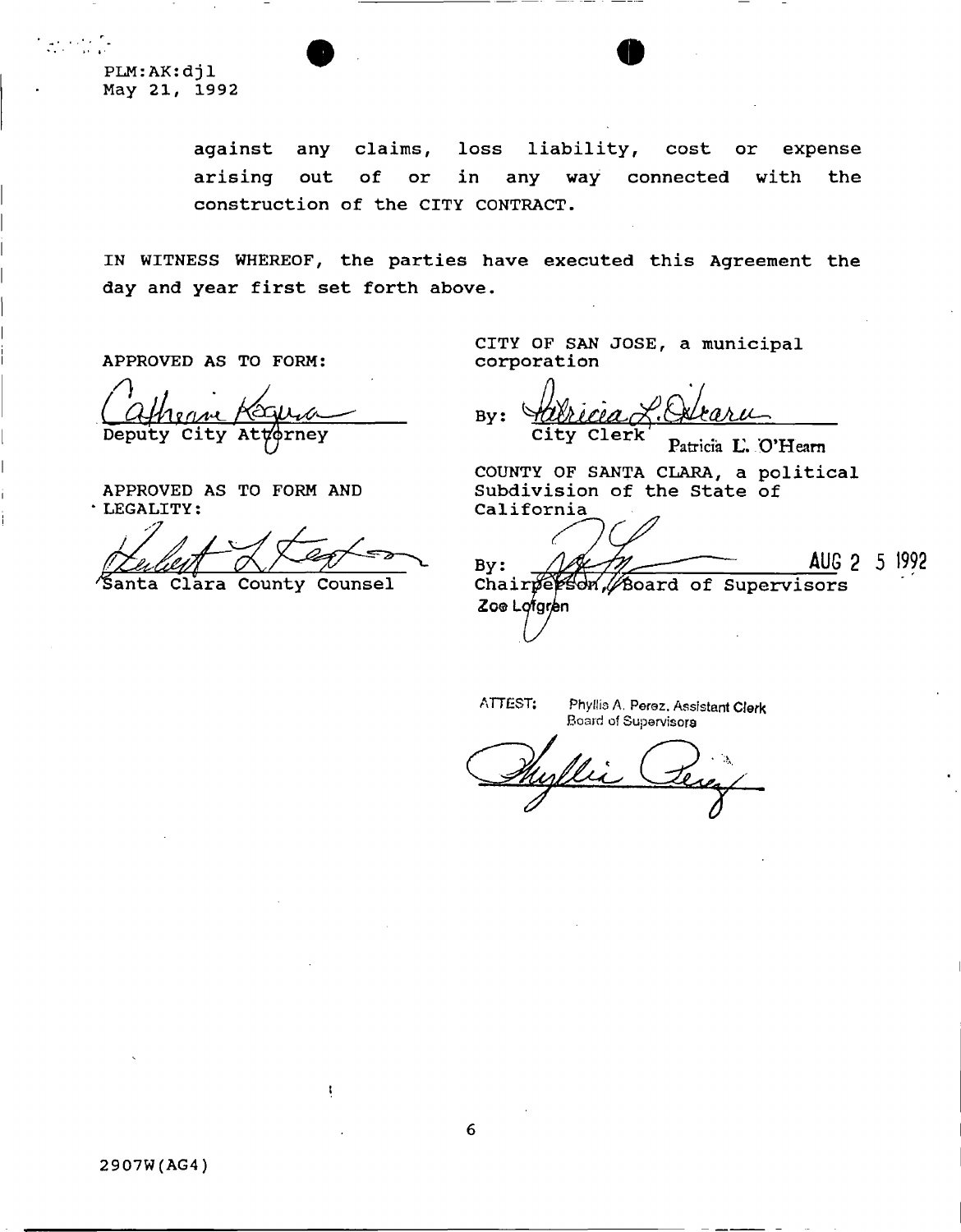

# *May 26* 9 38 AM<sup>2</sup>92

 $\sim$ 

 $\bar{z}$ 

 $\ddot{\phantom{a}}$ 

 $\bar{\mathcal{A}}$  $\mathcal{O}(\mathcal{O}_\mathcal{O})$  , and  $\mathcal{O}(\mathcal{O}_\mathcal{O})$  , and

 $\sim$   $\sim$ 

 $\langle \cdot \rangle$ 

**• o** 

 $\label{eq:2} \frac{1}{2}\sum_{i=1}^n\frac{1}{2}\sum_{i=1}^n\frac{1}{2}\sum_{i=1}^n\frac{1}{2}\sum_{i=1}^n\frac{1}{2}\sum_{i=1}^n\frac{1}{2}\sum_{i=1}^n\frac{1}{2}\sum_{i=1}^n\frac{1}{2}\sum_{i=1}^n\frac{1}{2}\sum_{i=1}^n\frac{1}{2}\sum_{i=1}^n\frac{1}{2}\sum_{i=1}^n\frac{1}{2}\sum_{i=1}^n\frac{1}{2}\sum_{i=1}^n\frac{1}{2}\sum_{i=1}^n\frac{$ 

 $\sim 100$ 

 $\sim$ 

 $\cdot$ 

**I** 

**I**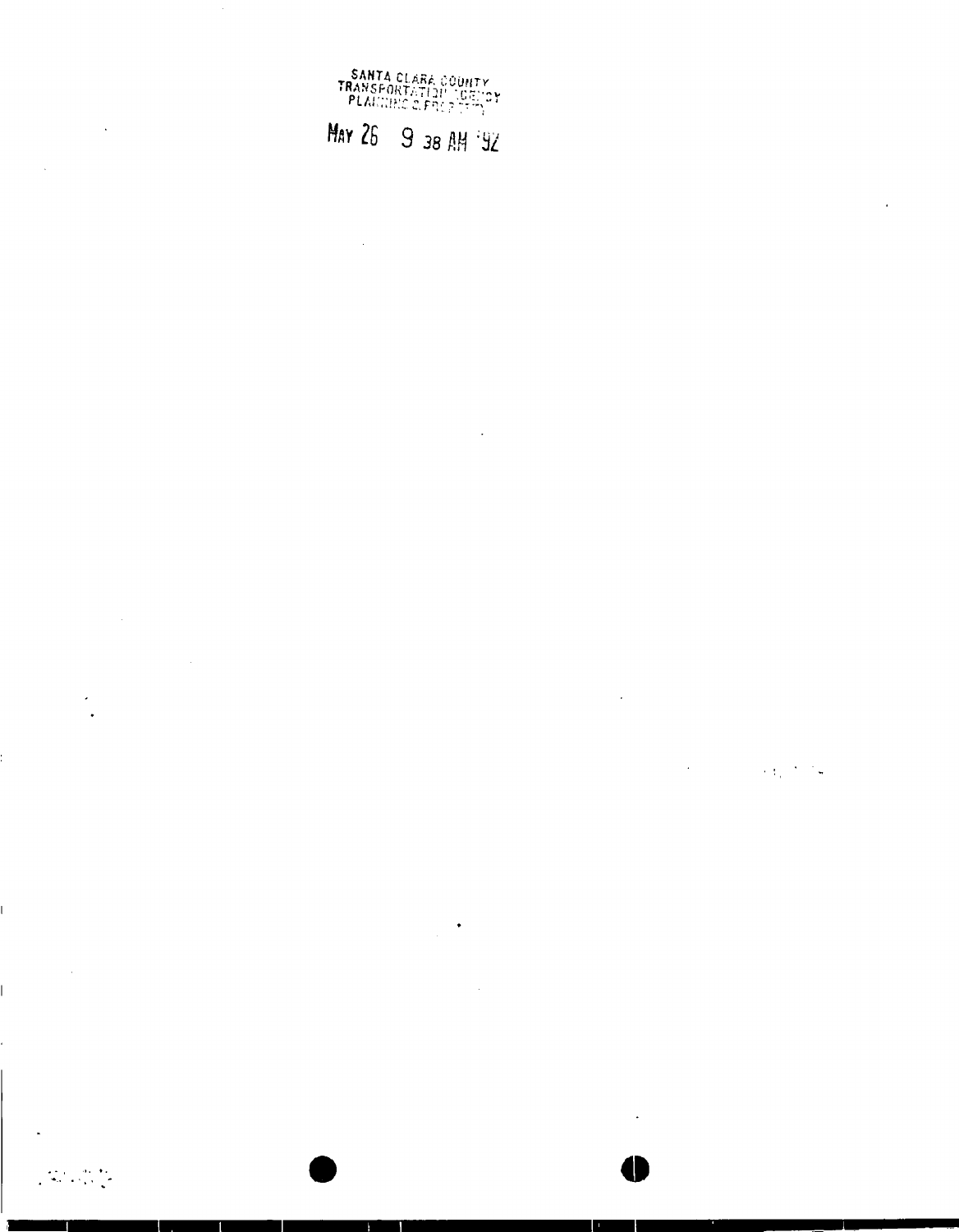



OFFICE OF THE BOARD OF SUPERVISORS County Government Center, East Wing 70 West Hedding Street San Jose, California 95110 (408) 299-4321

MEMBERS OF THE BOARD Michael M. Honda, District 1 Zoe Lofgren, District 2 Ron Gonzales, District 3 Rod Diridon, District 4 Dianne McKenna, District 5

August 31, 1992

Diana Butcher Department of Public Works Ci ty of San Jose 801 N. First Street, Room 340 San Jose, CA 95110

Dear Ms. Butcher:

SUBJECT: AGREEMENT BETWEEN THE COUNTY OF SANTA CLARA AND THE CITY OF SAN JOSE FOR STREET LIGHT REPLACEMENTS AND SERVICE CONVERSIONS WITHIN THE COUNTY LIGHTING SERVICE AREA

Enclosed for your records is one fully executed original of the subject Agreement between the County of Santa Clara and The City of San Jose. The Board of Supervisors, at its regularly scheduled meeting on August 25, 1992, authorized the execution of this Agreement on behalf of the County.

Sincerely,

Once, Frocotton

Nancy Knowlfon Deputy Clerk

Enclosures

cc: Transportation Agency - Planning and Property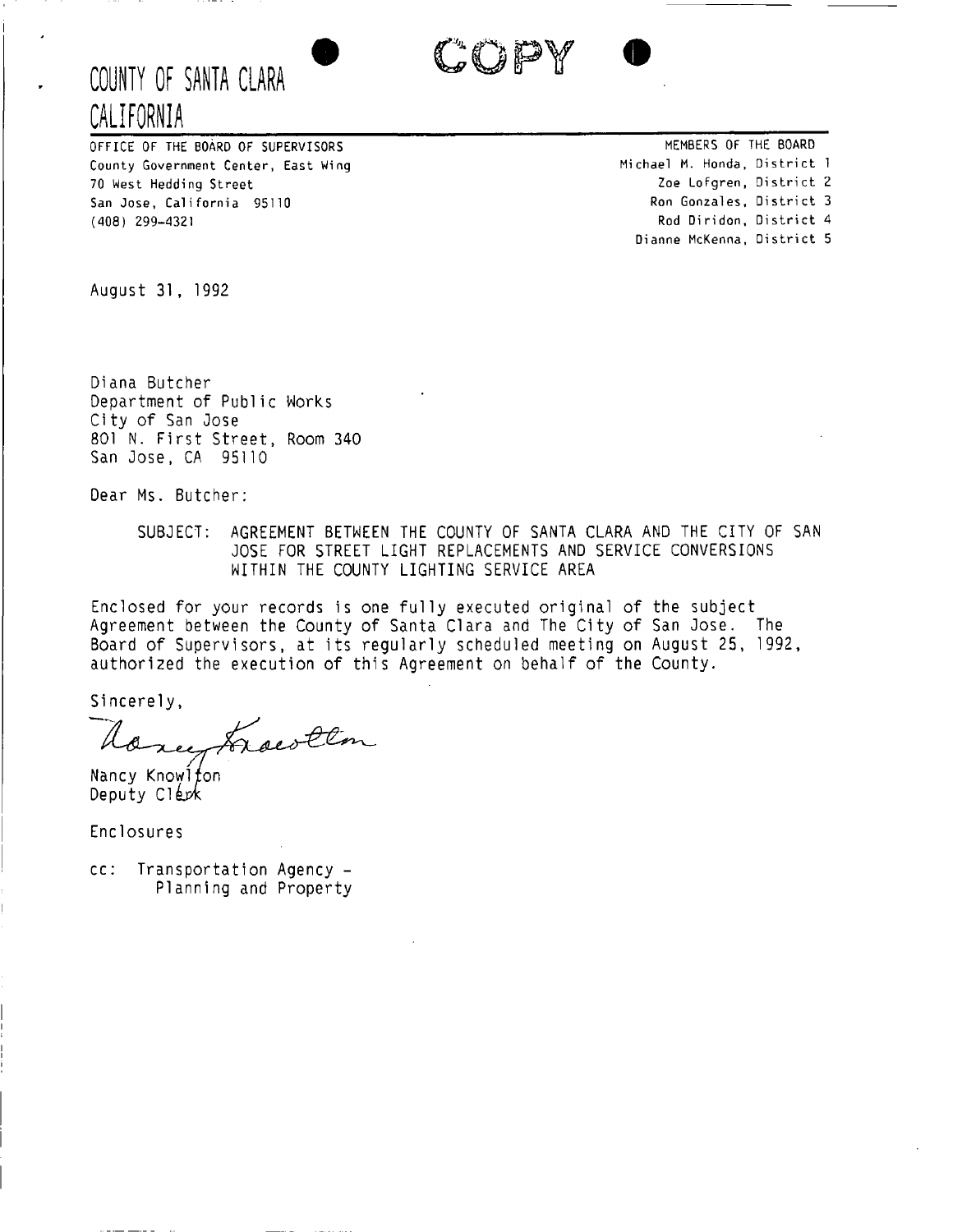| ra County Trailsportation Agency                                                                         |                        |                 |      |                                                                                                                    |                                          | Approved           |
|----------------------------------------------------------------------------------------------------------|------------------------|-----------------|------|--------------------------------------------------------------------------------------------------------------------|------------------------------------------|--------------------|
| An Agency of the County of Santa Clara                                                                   |                        |                 |      |                                                                                                                    | P.O. Box 611900, San Jose, CA 95161-1900 |                    |
|                                                                                                          |                        |                 |      | <b><i>PPROVED BY THE BOARD OF SUPERVISORS</i></b><br>OF SANTA CLARA COUNTY<br>"Donald M. Haine, Clerk of the Board |                                          | copies             |
|                                                                                                          | TRANSMITTAL MEMORANDUM |                 | Bγ   | Ex Official Secret                                                                                                 |                                          | $\widehat{\omega}$ |
|                                                                                                          |                        | Page $1$ of $3$ | Date | pputy Clerk<br><b>AUG</b>                                                                                          |                                          | $\sigma$<br>P/P    |
| Prepared by Sadeghi<br>Reviewed by Hagele<br>Submitted by Pierson<br><b>DIRECTOR</b><br><b>APPROVED:</b> |                        |                 |      | DATE: August $6,1992$                                                                                              |                                          | Administration     |
| TRANSIT DISTRICT BOARD:                                                                                  | Agenda Date:           |                 |      |                                                                                                                    | Item No.                                 |                    |
| COUNTY BOARD OF SUPERVISORS; Agenda Date: August 25, 1992                                                |                        |                 |      |                                                                                                                    | Item No.                                 | Cui <sub>1</sub>   |
| TRANSPORTATION COMMISSION:                                                                               | Agenda Date:           |                 |      |                                                                                                                    | Item No.                                 |                    |
| JAMES E. PIERSON, DEPUTY DIRECTOR, PLANNING AND PROPERTY<br>FROM                                         |                        |                 |      |                                                                                                                    |                                          | Att                |

## **SUBJECT: AGREEMENT BETWEEN THE COUNTY AND THE CITY OF SAN JOSE TO PROVIDE FOR THE INSTALLATION OF NEW STREETLIGHTING AND THE UNDERGROUNDING OF THE SERVICE CONNECTIONS WITHIN THE COUNTY LIGHTING SERVICE AREA (CLSA)**

#### **RECOMMENDED ACTION:**

**Authorize the Chairperson to sign the attached agreement which provides for certain streetlight replacements and service conversions in CLSA.** 

## **FISCAL IMPLICATIONS:**

**The CLSA share of the City Contract is estimated to be \$28,306. Funds for this expenditure are included in Budget Line Item 1528-6411-2001.** 

**After construction is completed, the City will maintain the electroliers and CLSA will pay for the electricity to energize the replaced luminaires.** 

**S/31/92 ad** 

Sadeghi - Planning and Property.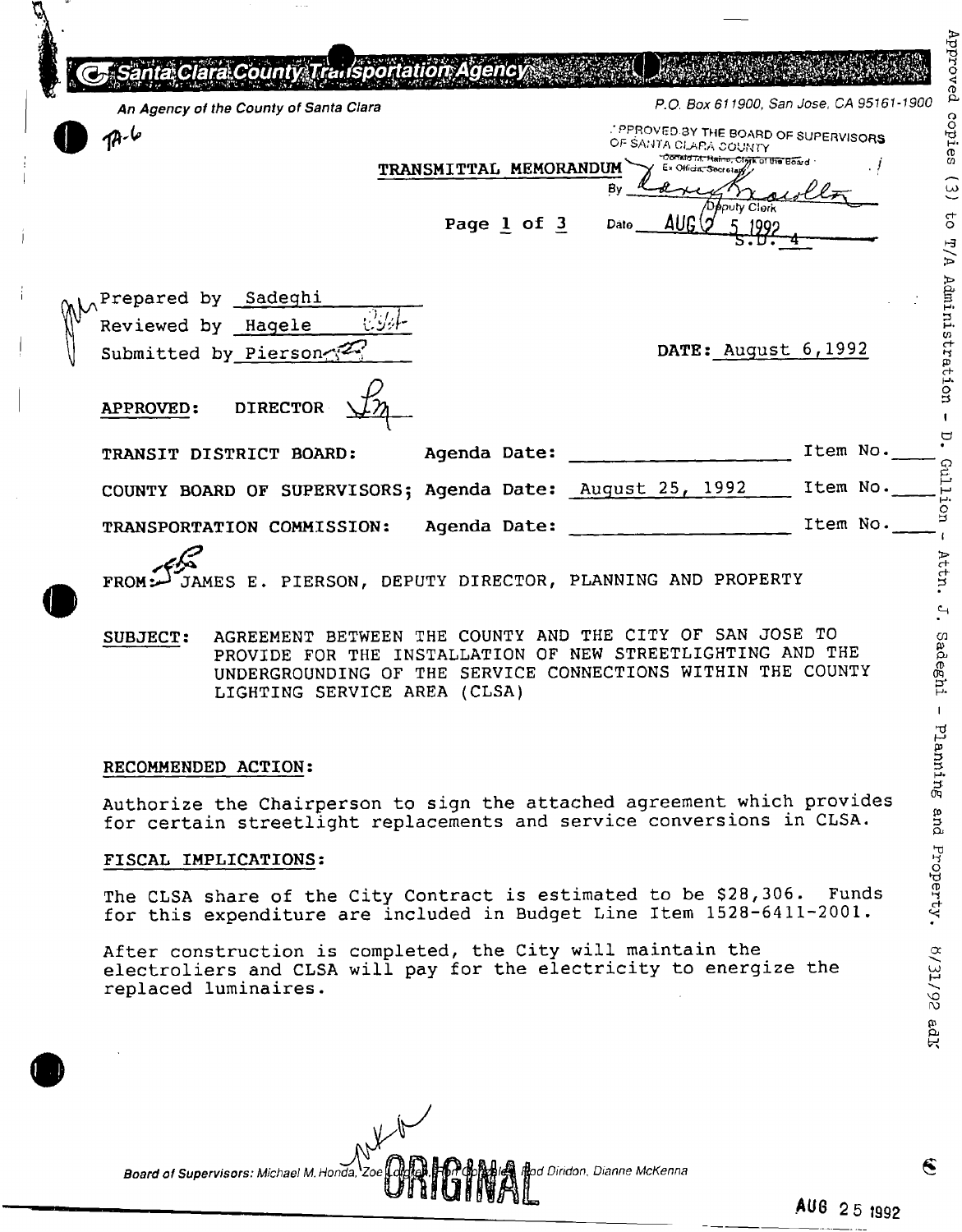**Page 2 of 3** 

**DATE: August 6,1992** 

#### **TRANSIT DISTRICT BOARD AGENDA DATE:**

**COUNTY BOARD OF SUPERVISORS AGENDA DATE: August 25, 1992** 

## **TRANSPORTATION COMMISSION AGENDA DATE:**

**SUBJECT: AGREEMENT BETWEEN THE COUNTY AND THE CITY OF SAN JOSE TO PROVIDE THE INSTALLATION OF NEW STREETLIGHTING AND THE UNDERGROUNDING OF THE SERVICE CONNECTIONS WITHIN THE COUNTY LIGHTING SERVICE AREA (CLSA)** 

#### **REASONS FOR RECOMMENDATION:**

**The County and the City have adopted ordinances establishing an Underground Utility District on San Carlos Street from Dupont Street to Interstate 880. This District includes a part of CLSA.** 

**In order to complete the 1st Phase of the work for which the Underground Utility District was formed, the City has awarded a contact to replace certain streetlights and to underground the service**  The CLSA share of the work to be done in this phase is estimated to be \$28,306. The proposed agreement will provide for the **payment of this amount to the City from CLSA.** 

#### **BACKGROUND:**

**Based upon the adopted ordinances establishing an Underground Utility District, City is proceeding with the work necessary to install or replace certain streetlights and to convert their overhead service connections to underground service connections along San Carlos Street-The work has been divided into two construction phases.** 

- **1. Phase I San Carlos Street between Buena Vista Avenue and 1880**
- **2. Phase II San Carlos Street between Buena Vista and Dupont Street**

**The City has awarded the contract for Phase I. This includes the replacement and the undergrounding of service connections for seven CLSA streetlights.** 

**The agreement provides that for all the work associated with installing CLSA facilities the City will be reimbursed an amount of \$28,306. After installation of the CLSA lights, the City will provide for the maintenance and CLSA will provide for the power.** 

The Phase II construction work has not yet been scheduled.